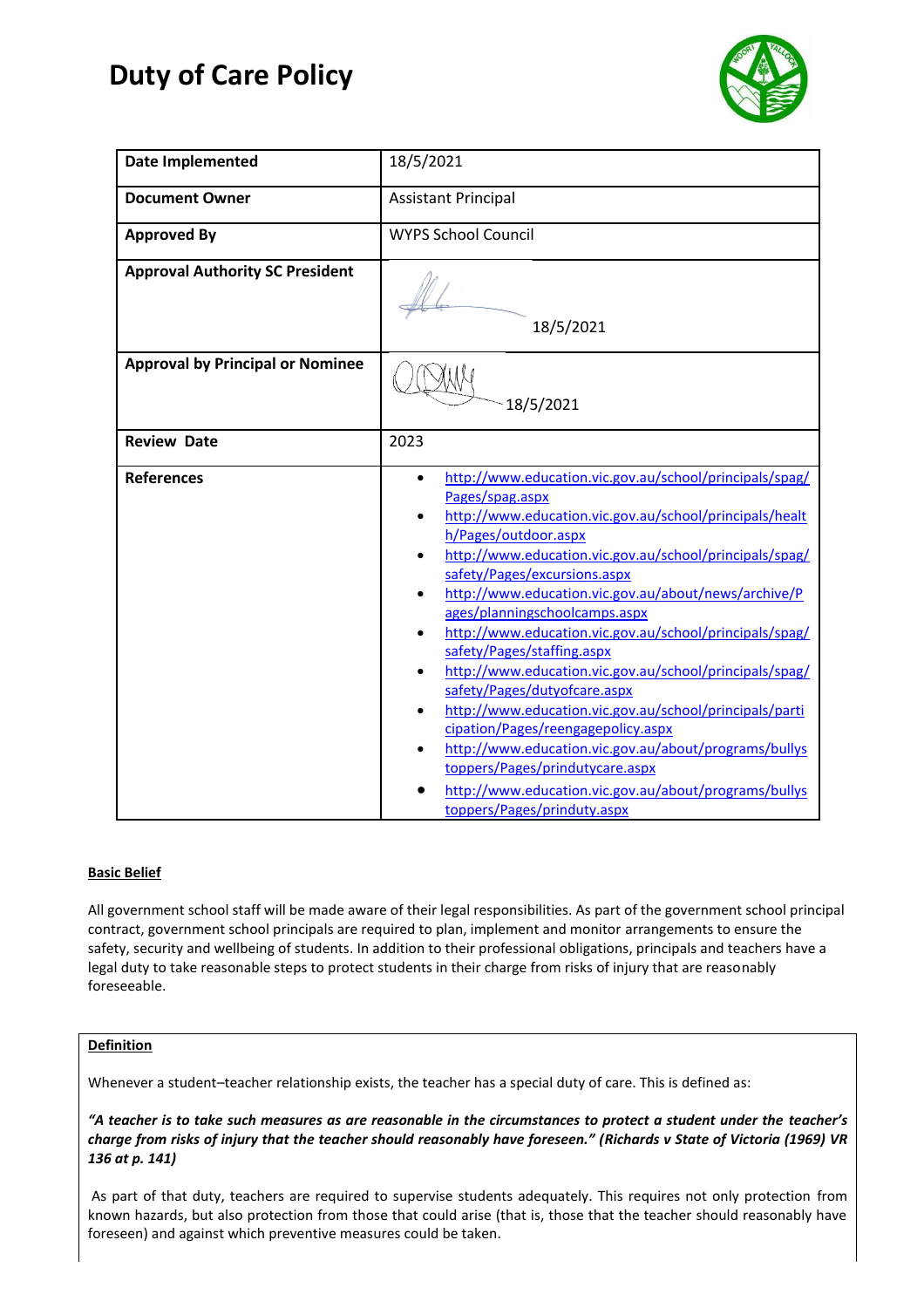## **School authorities in breach of the duty of care may be liable for injuries inflicted by one student on another, as well as for injuries sustained by a student.**

Schools normally satisfy the duty of care by allocating responsibilities to different staff. For example, the principal is responsible for making and administering such arrangements for supervision as are necessary according to the circumstances in each school, and teachers are responsible for carrying out their assigned supervisory duties in such a way that students are, as far as can be reasonably expected, protected from injury.

## **Rationale**

In addition to their professional obligations, principals and teachers have a legal duty to take reasonable steps to protect students in their charge from risks of injury that are reasonably foreseeable.

- The teacher's duty of care will have a higher expectation as the child's age is lower and if students are part of the Disability and Impairment Program.
- Schools are bound by standards which are issued under legislative authority, non-compliance with these standards may amount to negligence.

## **AIMS**

To ensure that staff have an understanding of their duty of care to students, and behave in a manner that does not compromise these legal obligations.

As part of that duty, teachers are required to supervise students adequately. This requires not only protection from known hazards, but also from those that could arise (those that the teacher could have easily foreseen) and against which preventative measures could have been taken.

- Teaching is a skilled profession and teachers must accept the legal consequences of such special knowledge and skills.
- Teachers in breach of duty of care may be liable for injuries inflicted by one student on another, as well as the injuries sustained by the student.
- For a teacher or a school to be held guilty of negligence, it must be proved that the injury was a foreseeable result of the action or lack of action. In courts this test **is not a demanding one**.
- In situations where the teacher should reasonably have foreseen the possibility of injury, the teacher has a duty to take reasonable care.

## **Implementation**

Although the general duty is to take reasonable steps to protect students from reasonably foreseeable risks of injury, specific (but not exhaustive) requirements of the duty involve providing adequate supervision in the school or on school activities as well as providing safe and suitable buildings, grounds and equipment.

A teacher's duty of care is not confined to the geographic area of the school, or to school activities, or to activities occurring outside the school where a student is acting on a teacher's instructions. The duty also applies to situations both before and after school where a teacher can be deemed to have 'assumed' the teacher pupil relationship.

Quite apart from mandatory reporting requirements, a teacher has a concurrent duty of care to protect a student from harm that is reasonably foreseeable. A breach of this duty of care may lead to legal action being taken against the individual teacher or teachers concerned. A breach of this duty of care will be established if a teacher or principal failed to take immediate and positive steps after having acquired actual knowledge or formed a belief that there is a risk that a child is being abused or neglected, including sexual abuse.

The teacher's duty of care is greater than that of the ordinary citizen in that a teacher is obliged to protect a student from reasonably foreseeable harm or to assist an injured student, while the ordinary citizen does not have a legal obligation to respond.

All staff will be informed of their legal requirement by being made aware of our school's Duty of Care Policy.

#### **Expectations**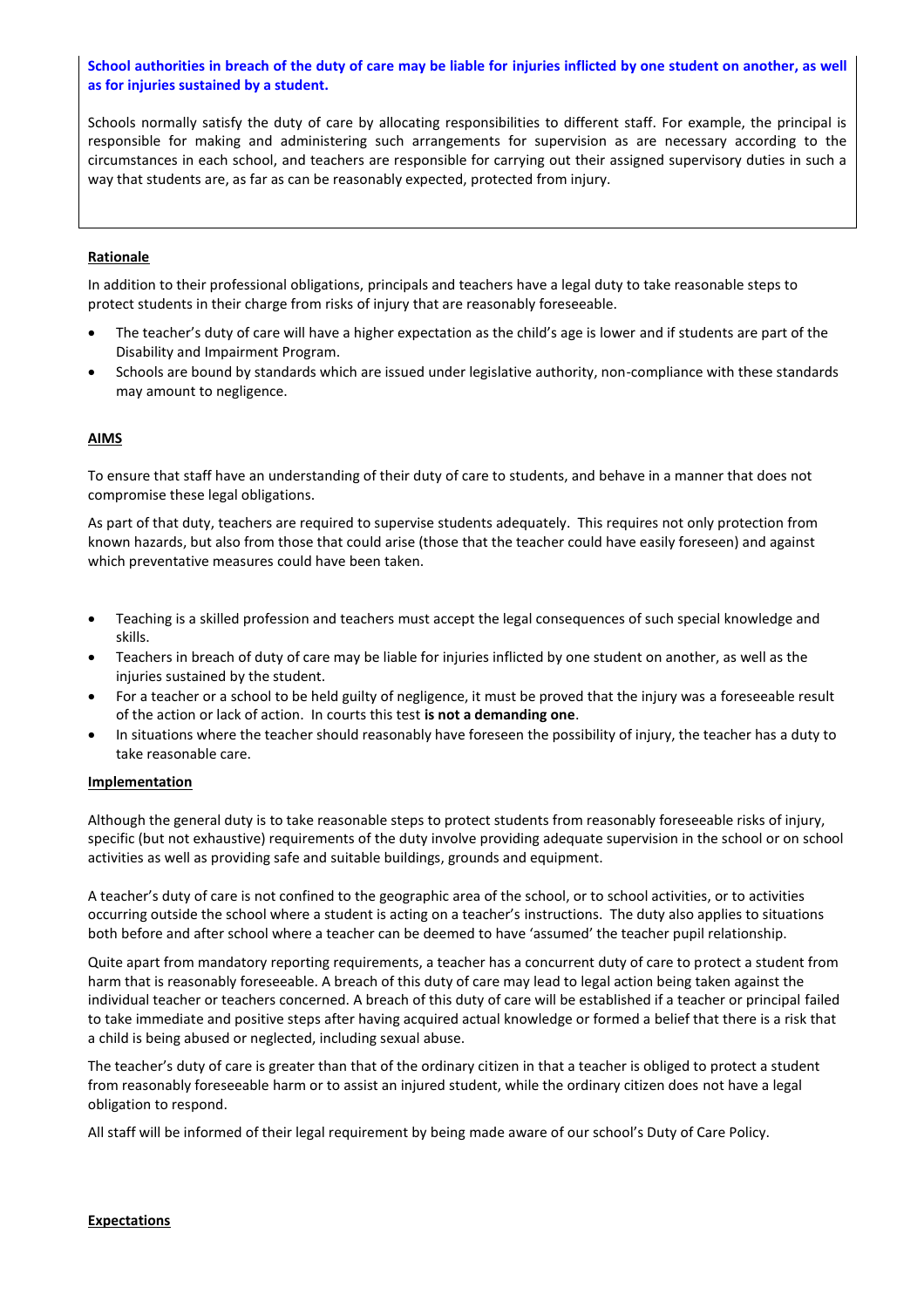Whilst each case regarding a teacher's legal duty of care will be judged on the circumstances that occurred at the time, the following common examples may be times when a teacher has failed to meet their legal duty of care responsibilities to their students:

- arriving late to scheduled timetabled yard duty responsibilities
- failing to act appropriately to protect a student who claims to be bullied
- believing that a child is being abused but failing to report the matter appropriately
- being late to supervise the line-up of students after the bell has sounded (without organising with another teacher to supervise grade)
- leaving students unattended in the classroom
- failing to instruct a student who is not wearing a hat to play in the shade
- ignoring dangerous play
- leaving the school during time release without approval
- inadequate supervision on a school excursion/incursion

Teachers must ensure that the advice they give is correct and, where appropriate, in line with the most recent available statements from institutions or employers. Teachers should not give advice in areas outside those related to their role where they may lack expertise without seeking support and guidance from more experienced staff and / or the principal.

## **Risks to students outside the school environment**

Legal cases establish that a teacher's duty of care does not start nor end at precise times during the day. The approach generally taken is that a teacher's duty applies irrespective whether the risk occurs in or outside the school environment. However, the important issue in all cases will be whether the school took **reasonable steps** to protect the student from the risk.

Risks outside the school environment may sometimes call for immediate and positive steps by a school depending on the age of students, urgency and threat of injury. There may be other situations where the school will be under a duty to take reasonable steps. In some instances, the school's control over the activity may require it to take more active measures to satisfy the requirement that it take reasonable steps.

## **Classroom Supervision**

- It is not appropriate to leave students in the care of ancillary staff, parents or trainee teachers (At law, the Duty of care cannot be delegated)
- It is not appropriate to leave students in the care of external education providers for example incursions (At law, the Duty of care cannot be delegated)
- In an emergency situation mobile phones are to be used to contact the Principal or Assistant Principal (if appropriate – send another student for assistance)
- All teachers and ES staff are to adhere to WYPS student wellbeing policy and follow the procedures for students withdrawal
- **No student** is to be left unsupervised **outside the classroom** as a withdrawal consequence for misbehaviour. Withdrawal is to be conducted by sending a student to the Assistant Principal or Principal. This should be accompanied by documentation (email at the first possible chance outlining behaviour). The teacher, Principal or Assistant Principal **is to be contacted first** by phone or another student to alert them that the student is on their way.

## **Movement of Students**

When transitioning between classrooms and specialists, students are expected to walk in an orderly line as a class with teacher supervision. Discretion is to be used when allowing students to visit the toilet during class time.

Use of students as monitors outside the room during class time must only occur with the approval of the Principal or Assistant Principal.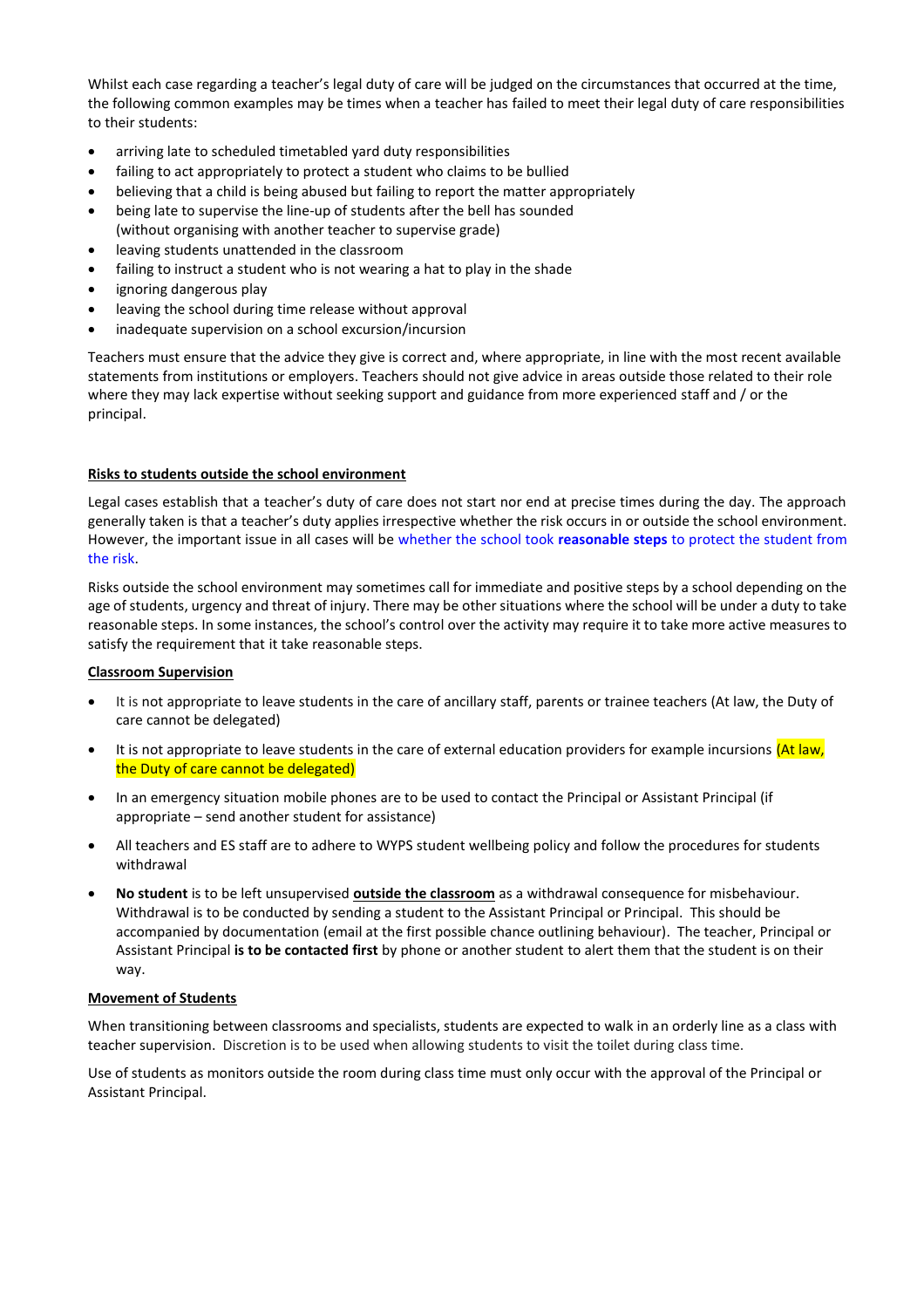## **Yard Supervision**

- Playground supervision is an essential element in a teacher's duty of care. It is now clearly established that in supervising pupils, teacher's duty of care is one of positive action.
- Be aware that children are usually less constrained and more prone to accident and injury than in a more closely supervised classroom.
- Be aware that yard duty supervision within the school requires the teacher to fully comply with DET guidelines and brings with it an increased duty of care. It is a teacher's responsibility to be aware of these guidelines and duty of care responsibilities.
- Teachers rostered for duty are to attend the designated area at the time indicated on the roster.
- Liaise with the Assistant Principal so that you can be placed on yard duty areas that ensure you can get to your classroom on time for the start of the next lesson.
- Teachers on duty are to remain in the designated area until the end of the break period or until replaced by the relieving teacher, whichever is applicable.
- No changes to the yard duty roster are to be made without the approval of the Principal or delegate.
- Be alert and vigilant -intervene immediately if potentially dangerous behaviour is observed in the yard enforce behaviour standards and logical consequences for breaches of safety rules.
- You should always be on the move and highly visible.
- Any long term changes to the yard duty roster need to be emailed to the Assistant Principal in order to update the roster

## **Excursions, Incursions and Camps**

Be aware that students are usually less constrained and more prone to accident and injury than in a more closely supervised classroom.

Be aware that an incursion with an external provider does not absolve supervision duties of the teacher, including first aid duties. A teacher must be present at all times and remain the person designated with duty of care responsibilities.

Be aware that camps and excursions outside the school require the teacher to fully comply with DET guidelines and bring with it an increased duty of care. It is a teacher's responsibility to be aware of these guidelines and remain the person designated with duty of care.

Be aware that excursion and camp activities require the teacher to ensure that the venue and transport adhere to DET guidelines.

Be aware that school policy is for students to be counted on and off transport and at other times on a regular basis whilst on excursion or camp activities.

The teacher in charge of the excursion or camp will ensure that the office has copies of all confidential medical forms and permission notes with contact details regarding students attending. A copy of the attendance list will be available to the office via Compass before leaving on the camp/excursion.

Arrangements will be made for students not attending to continue their normal program at school under supervision of another classroom teacher.

The teacher in charge or designated teacher of an excursion or camp will carry a mobile phone and the first aid representative will carry the first aid kit at all times.